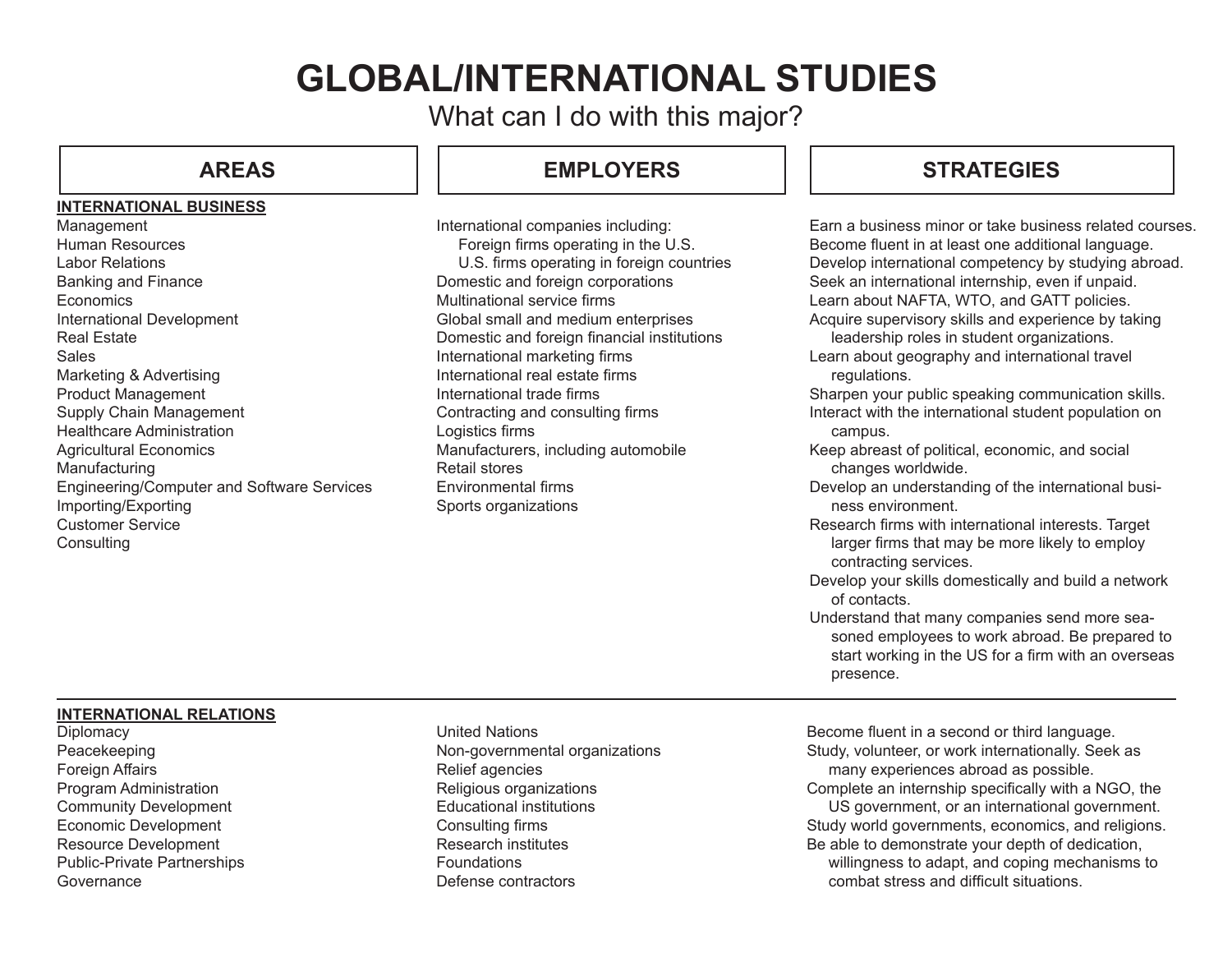### **INTERNATIONAL RELATIONS CONTINUED**

Policy Making and Analysis Legislative Services Political Advising Public Sector Reform Poverty-Reduction Strategy Ethics and Anti-Corruption Human Rights

Federal government including: Department of State Department of Agriculture Department of Commerce Department of Defense: Armed Services US Agency for International Development National Security Council National Security Agency Legislative officials

## **AREAS EMPLOYERS STRATEGIES**

Develop skills in the areas of organizing groups, efficiency, and the ability to calm people. Seek cultural experiences on campus and get involved with international students. Learn about geography and international travel regulations. Stay abreast of international news and politics. Sharpen your intercultural communication skills. Learn to see all sides of a problem, including economic, social, political, and environmental. Earn a relevant graduate degree such as interna- tional diplomacy, international relations, or law. Research government hiring procedures and seek assistance from your campus career center.

## **SOCIAL SERVICES**

Human Services Provision Public Health Disaster/Disease Relief Economic Development Community Development HIV/AIDS Work Policy Development Program Administration Program Evaluation Volunteer Coordination

Non-governmental organizations Private voluntary organizations Humanitarian services Religious organizations Relief agencies United Nations including: World Health Organization UNICEF Economic and Social Council Federal government including: Peace Corps US Agency for International Development National Security Council

Become fluent in one or more foreign language(s). Work or study abroad to gain international/intercul tural competency and practical experience. Complete internships or fellowships to gain experi- ence working with social issues of interest. Participate in an international service learning experience or go on mission trips. Develop excellent research, writing, communication, and organizational skills. Hundreds of non-governmental organizations (NGOs) exist in the US. Research organizations' structure, function, and mission to find a good fit. Volunteer at relevant social service agencies to gain experience and demonstrate interest. Work with or assist immigrants or refugees in the local community. Gain experience with intercultural communication and an appreciation for diversity. Learn about international humanitarian law. Demonstrate strong analytical and management skills. Research government hiring procedures and seek assistance from your campus career center. Consider earning a graduate degree in social work, public administration, or related fields.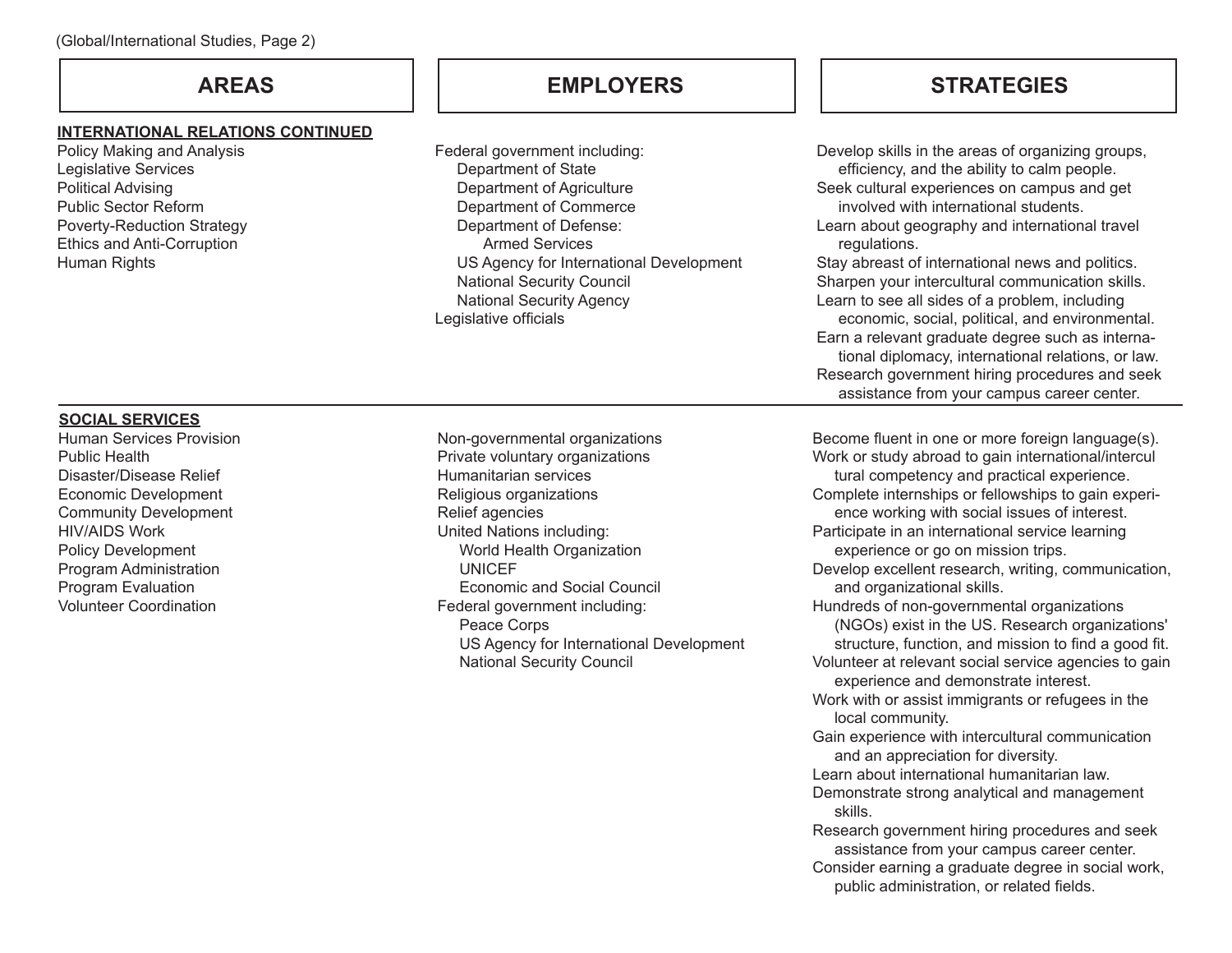### **LANGUAGE SERVICES/EDUCATION**

**Teaching** Curriculum Development **Tutoring** Translating/Interpreting Research **Writing** Library Science Higher Education Administration: International Student Support Services International Houses or Cultural Centers Student Affairs Study Abroad Programming

## **AREAS EMPLOYERS**

International schools Overseas dependents' schools English language institutes Professional language schools Non-governmental organizations Religious organizations Colleges and universities Third-party study abroad providers Self-employed Federal government agencies

## **STRATEGIES**

Gain practical domestic teaching experience and the necessary training or certificate to teach abroad. Teacher training should include super- vised classroom experience.

Minor or double major in another subject that you could also teach.

- Research certification options for teaching English (TESOL, CELTA, CELTC, TEFL).
- Obtain certificates from schools whose graduates are hired in the international marketplace.
- Consider obtaining intensive TESL (Teaching English as a Second Language) training.
- Volunteer to tutor children and adults in English. Learn other languages to help understand how
	- languages work.
- Sharpen intercultural competency, sensitivity, and tolerance. Those who are successful at teach ing abroad tend to be independent, flexible, and patient.
- Develop superior written and oral communication skills in the English language including proper sentence structure and comprehensive vocabulary.
- Notify local hospitals, schools, and chambers of commerce of your availability to translate or interpret for international visitors.
- Get involved with student leadership experiences on campus.
- Look for positions in developing nations or Asian countries. Teaching positions in Europe are very competitive.
- Earn a master's degree in College Student Affairs to work with study abroad programs or with international student services.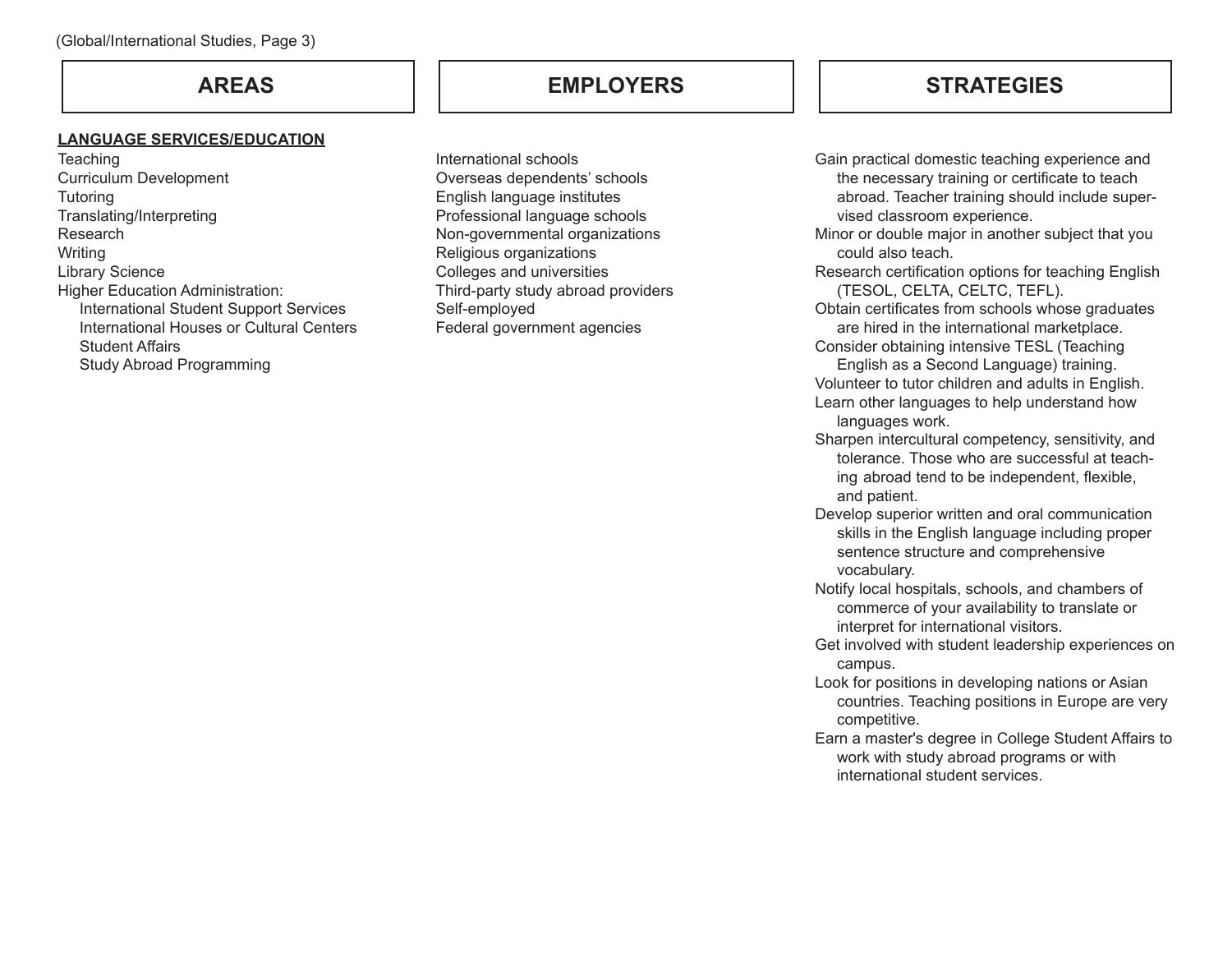### **COMMUNICATIONS**

Foreign News Correspondence International Broadcasting Reporting Editorial/Column Writing Investigative Journalism Research Photography Freelance Work

## **AREAS EMPLOYERS STRATEGIES**

Foreign news agencies Television networks Large circulation newspapers Wire services Trade newspapers Online publishers Labor unions Academic journals International newspapers Magazines **Websites** Self-employed

| Earn a minor or supplement curriculum with           |
|------------------------------------------------------|
| communication courses, e.g. journalism,              |
| advertising and broadcasting.                        |
| Gain experience with campus newspaper or media.      |
| Obtain a summer job or internship with a             |
| newspaper or other media source.                     |
| Demonstrate curiosity, high energy level, ability to |
| produce under pressure, and withstand criticism.     |
| Develop excellent grammar and writing skills.        |
| Create a portfolio of work samples, especially       |
| those that have been published, or demonstrate       |
| multimedia work on a website or electronic           |
| portfolio.                                           |
| Travel and study abroad. Learn a second language.    |
| Get involved in professional associations. Build a   |
| network of contacts.                                 |
| Research international media firms.                  |
|                                                      |

### **INTERNATIONAL PUBLIC LAW**

Economic Law Trade and Investment Law Commercial Arbitration Criminal Law Refugee Law Human Rights Law Environmental Law Humanitarian Law

Federal government including: Department of Defense Department of State Department of Commerce Environmental Protection Agency Law firms with an international practice Overseas law firms **Corporations** Non-governmental organizations (NGOs), e.g. Amnesty International, Human Rights First Intergovernmental Organizations (IGSs), e.g. United Nations (UN), North Atlantic Treaty Organization (NATO) Consulting firms

Develop strong research skills and attention to detail.

Participate in debate teams to hone communication skills.

Gain practical experience through an internship, part-time, or summer work in a law firm.

Shadow an attorney to learn more about the field and various specialties.

Get involved in pre-law organizations.

Plan to attend law school and earn a law degree

(JD). Maintain a high grade point average and secure strong faculty recommendations. Prepare for the LSAT (Law School Admission Test).

Research law schools to find those that offer courses in international public law and have a

good reputation. While in law school, gain international experience through internships or summer programs.

Jobs in this field are extremely competitive. Plan to gain several years of experience before starting an international law career.